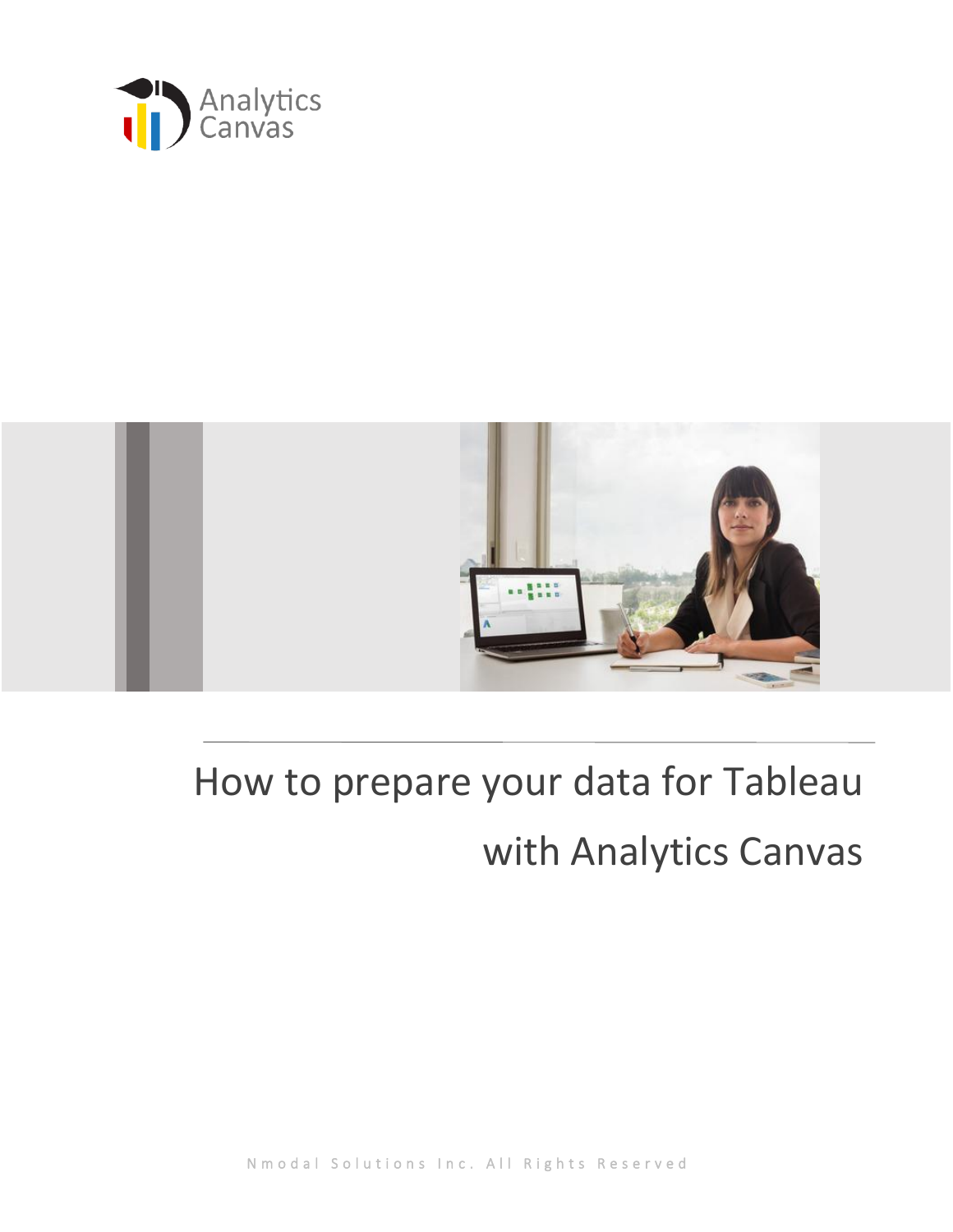#### **Get through the clutter**

Data in the real world is dirty. It can be incomplete, containing errors and outliers, and it can be inconsistent. To better visualize your data, you need to remove the clutter and uncover the relevant data. And each time you work with a new dataset, you have to repeat the data preparation process. It is a time-consuming and error-prone task.

If you are like most analysts, you really need to improve this process, so you can focus on what you are hired to do - analyze and visualize the data, to produce insights!

In this whitepaper we will tackle the following issues:

- 1. Exploring and normalizing data
- 2. Blending datasets
- 3. Transforming datasets

4. Removing and correcting missing values, and working with inconsistent and bad data

A few words on [Analytics Canvas,](http://www.analyticscanvas.com/tableau) just in case you are not familiar with it. It is a data preparation (ETL) tool that helps to connect you to various data sources, extract data, transform it, and prepare it for analysis. Analytics Canvas:

- Provides a visual interface for data preparation.
- Automates the process of data preparation when the dataset changes.
- Provides tools that ensure the data is updated consistently, eliminating errors.



*Effectively prepare your data for Tableau to guarantee high quality visualizations and insights. Create and publish TDE and TWBX files directly to Tableau Online and Tableau Server.*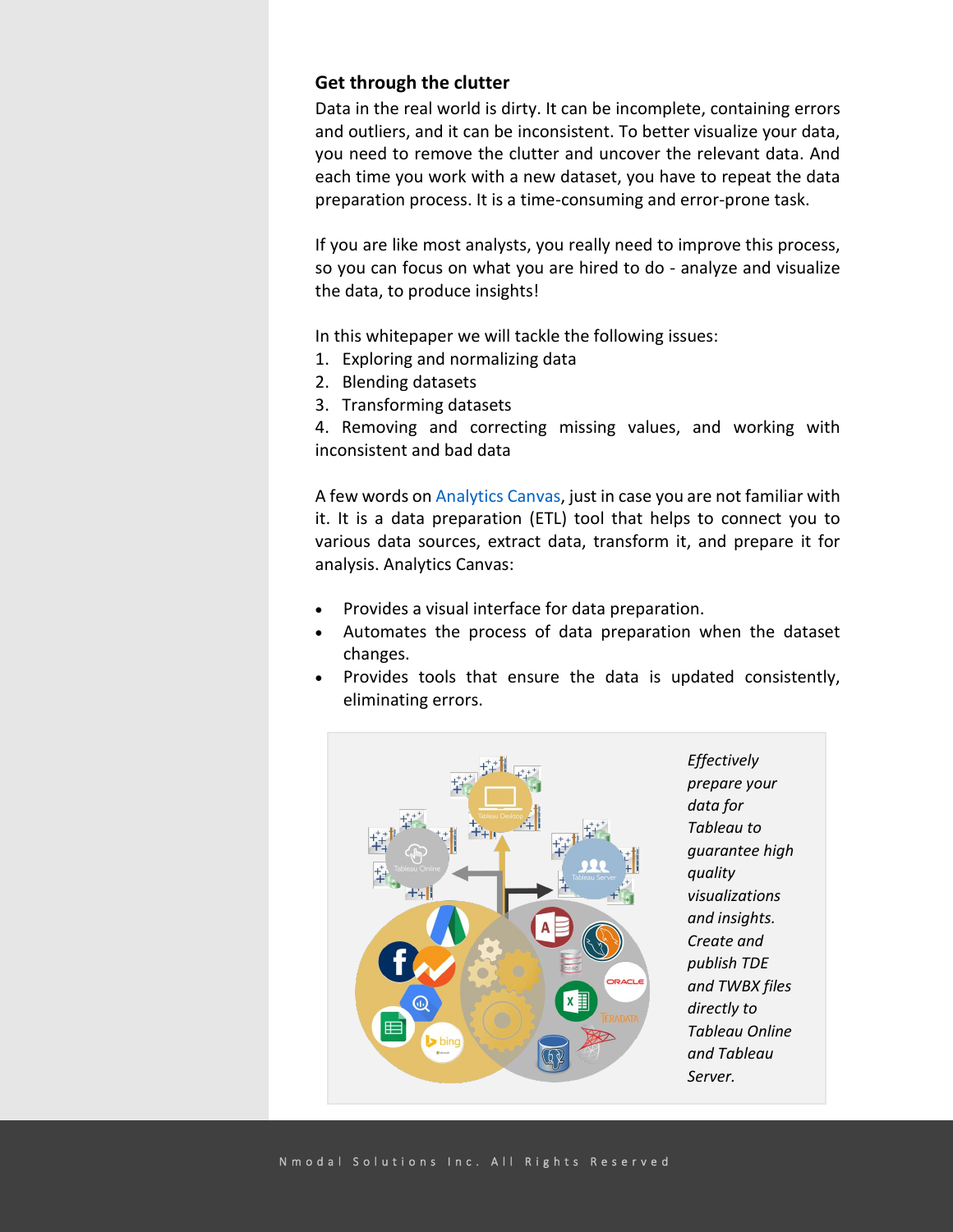*"Analytics Canvas with its Tableau connector brings out the best in the visual thinking culture. Less tinkering and wasting time validating numbers, more data discovery and insightful conclusions. Business intelligence has never been so simple and affordable too!"*

Analytics Canvas User

## **Exploring and normalizing data**

#### **Example 1. Data exploration**

Some visualizations in Tableau, such as the scatter plot, are sensitive to the scale of the data. If you have some outliers with range spans in the millions, while the rest of the values are in the dozens, then the larger scale will influence the outcome. If discovering outliers is not the purpose of your visualization, you may want to quickly review the dataset to identify outliers and decide what to do.

*In Analytics Canvas's Data Profiler tool you can rapidly explore*   $\mathbb{Q}$ *large datasets to identify any problems with the data. Just click on the Data Profiler icon to find out the minimum and maximum values, averages, and cardinality. You can also find out if you have any missing rows or null rows, and get an idea of overall data quality.*



#### **Example 2. Data normalization**

Often, variables measured on different scales do not contribute equally to the visualization. For example, a variable that ranges between 0 and 100 will outweigh a variable that ranges between 0 and 1. Visualizing this data without normalization provides little value. But transforming data to comparable scales can solve this problem.



*Using a Calculation block in Analytics Canvas, add a new calculation and standardize the data by converting it to, for example, percentile values.*



*You can also use a Summarization block to calculate minimum and maximum values, and rescale the data using the formula xnew = x - xmin / xmax - xmin*

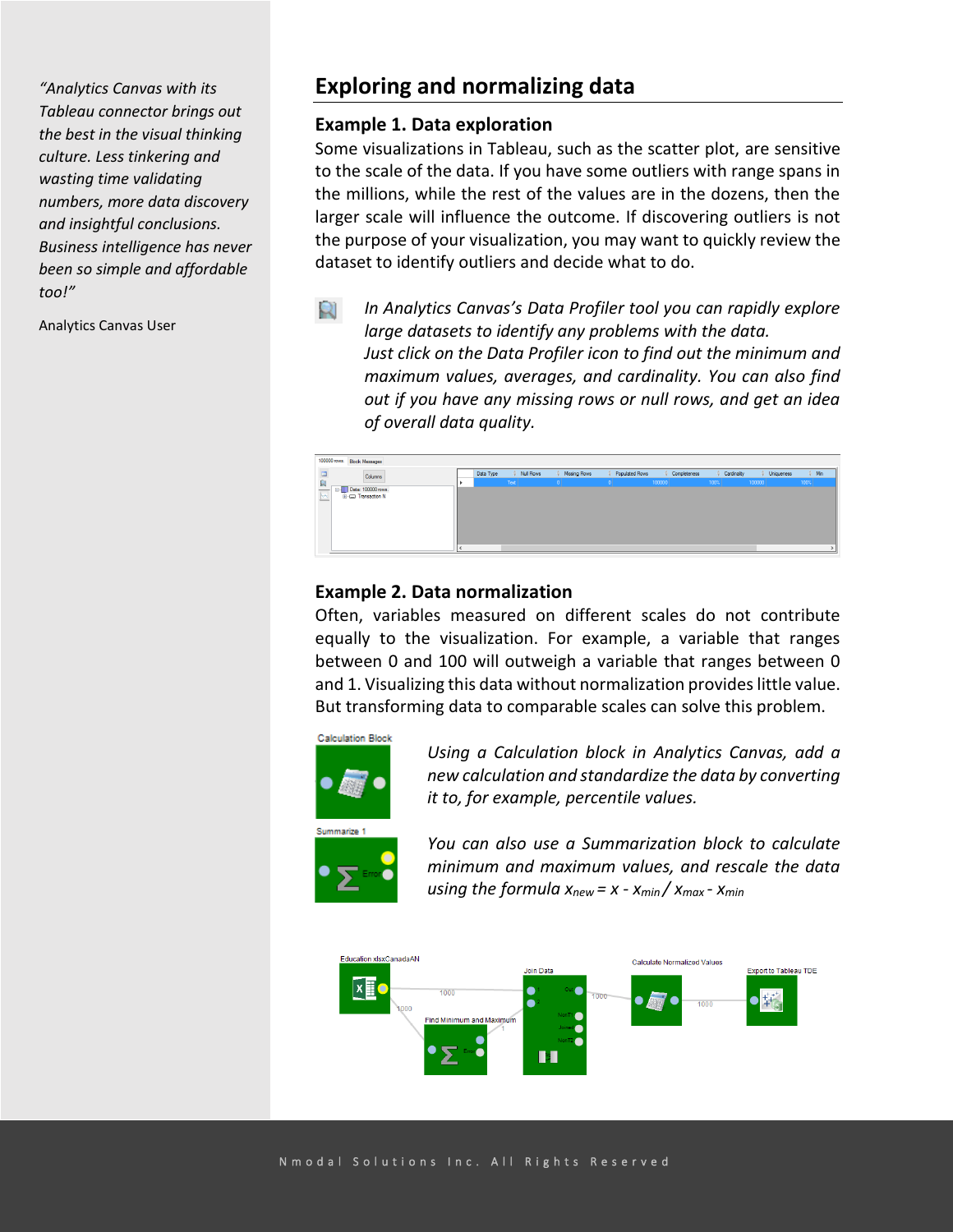## **Blending datasets**

 $\bullet$  $\bullet$ 

#### **Example 1. Joining tables**

Sometimes data stored in different tables really belongs together in one table, in a single column.



#### **Example 2. Combining datasets that don't have a common key**

Usually you can join datasets by a common key, such as the customer ID or date. However, in some cases you will have no common key to join by.



*In Analytics Canvas, you can combine the datasets using a Combine block. Missing data will be filled with null values.*

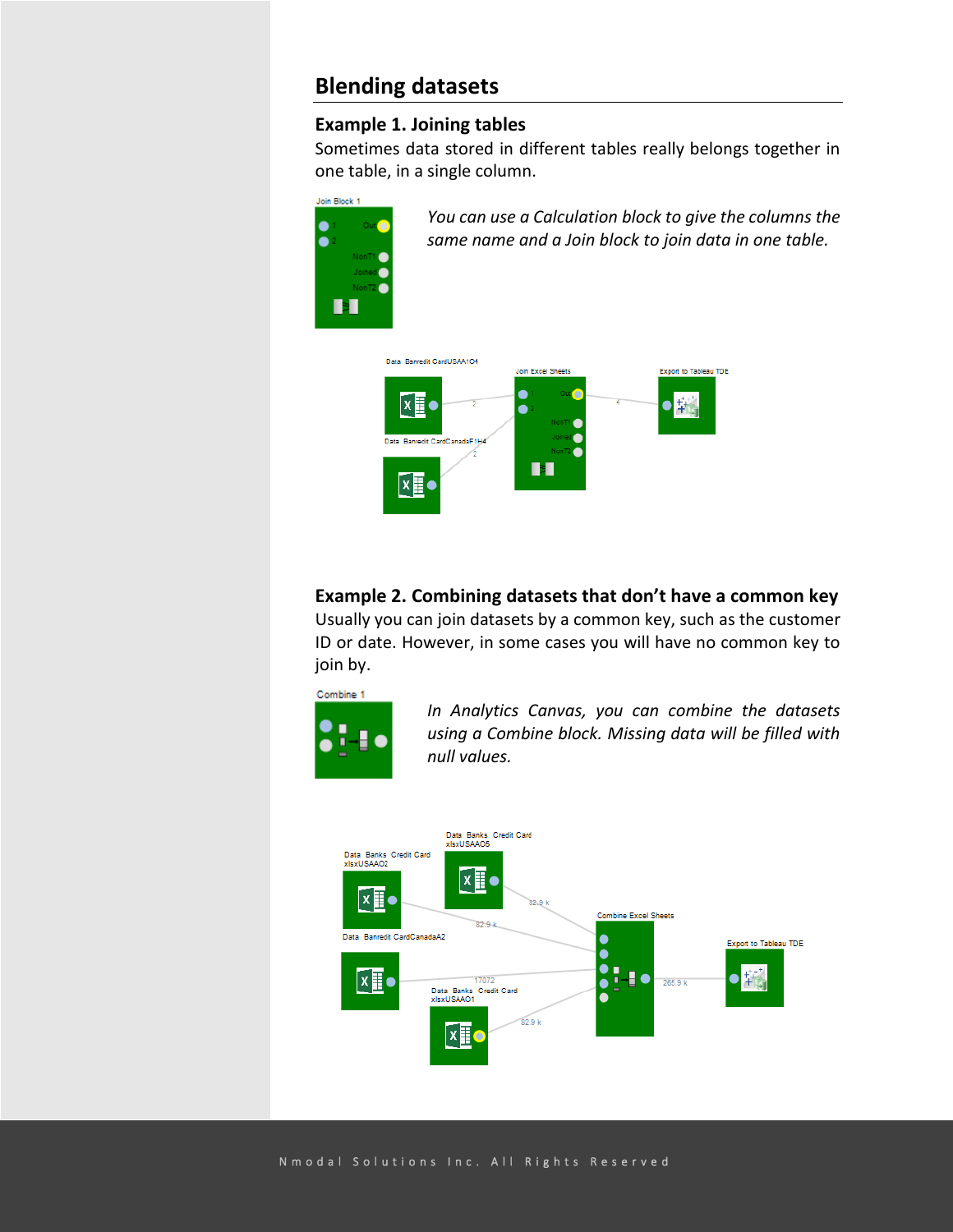## **Transforming datasets**

#### **Example 1. Transposing and pivoting columns and rows**

It's not uncommon to see two very different datasets which have a different structure. Sometimes you need to make the rows into columns, so you can make sense of the data in Tableau.



*In Analytics Canvas, you can use the Pivot block to transpose the entire table, or pivot columns.*

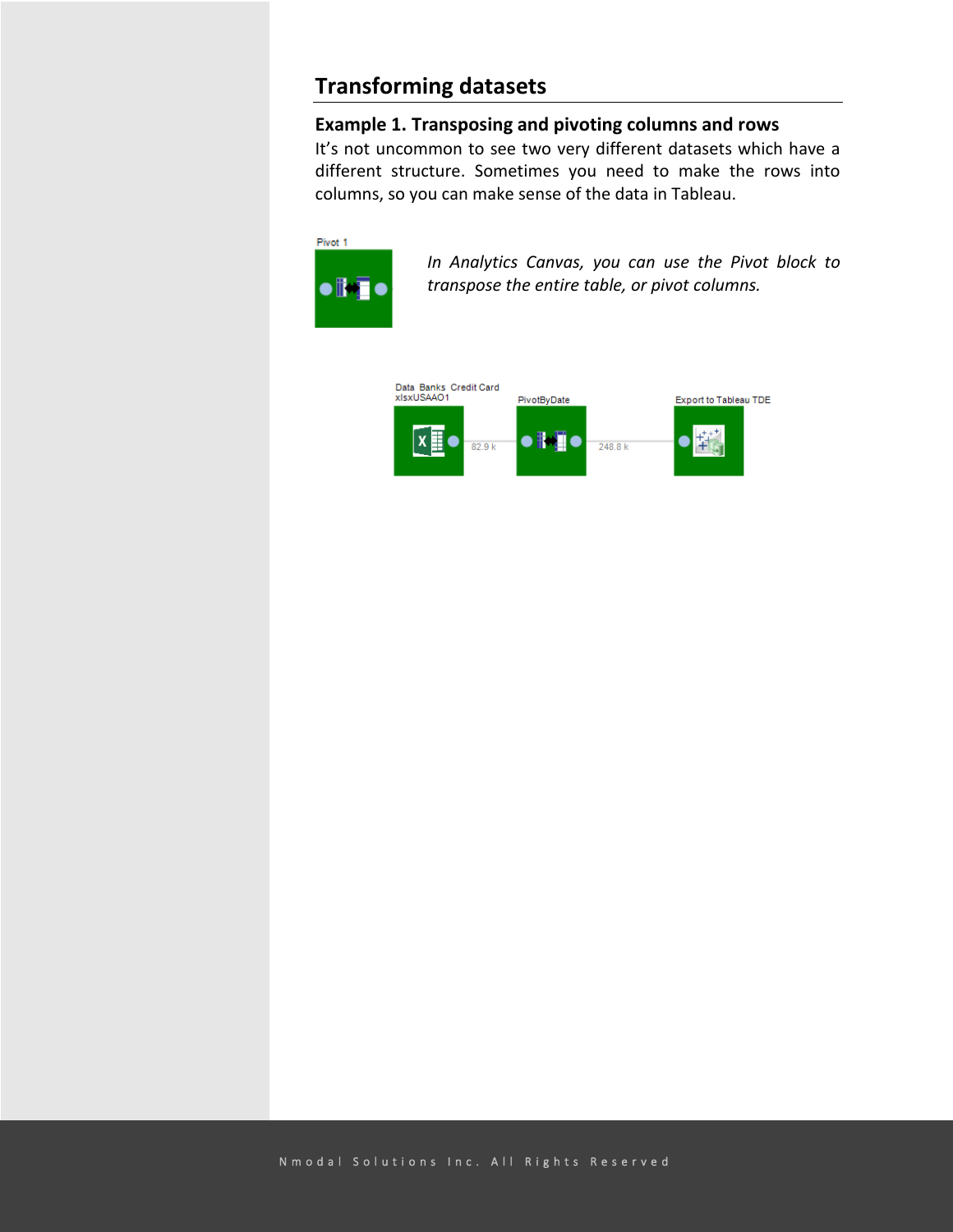### **Cleansing data**

#### **Example 1. Missing values**

Often, datasets can be missing values, which results in inaccurate visualizations. Values can be missing for various reasons. The default method for treating missing values is to include in the analysis only those cases without any missing values.



*In Analytics Canvas, it's easy to remove rows with the missing data. Using the Filter block, you can remove values that are missing in one easy step.*

However, removing missing values can impact the analysis. It is important to understand this impact and determine if conclusions from a subset will be valid or not.



Another practical method is filling missing values with some reliable value - for example, if cost and sales price values are missing from the dataset.

> *In Analytics Canvas, using the Calculation block, you can replace null values with other values, such as an average, median, or mode. The principal consideration here is to get a valid statistical inference on the imputed data, not a generalization.*



N m o d a l S o l u t i o n s I n c . A l l R i g h t s R e s e r v e d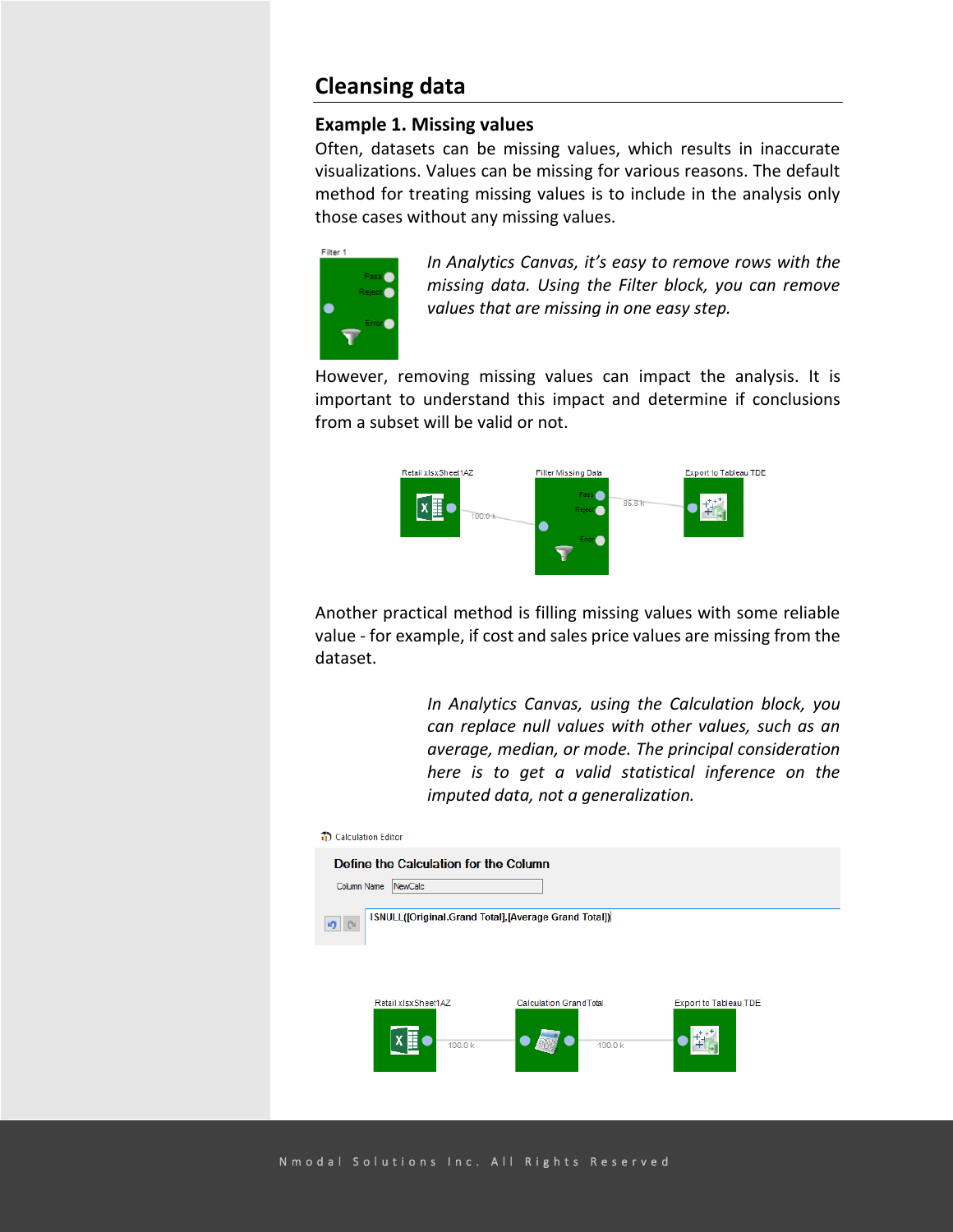#### **Example 2. Inconsistent data**

Often, datasets contain inconsistent data. This happens frequently in the joining of different datasets. For example, in one dataset you may have the customer's age, and in another, their birth date.



*In Analytics Canvas it's easy to compute new values, using functions. In this case, use the "year()" function in the Calculation block to find the year the customer was born, and then subtract one from the other to obtain a consistent column.*



#### **Example 3. Bad data**

Some data is simply not needed for analysis, and you may want to remove errors and outliers.

> *Clean your data quickly with the Filter block to remove rows. For example, in web analytics, use the "IsReferralSpam()" function to filter out referral spam.*



*An unnecessary column can be removed by adding a Calculation block, and deselecting the column that needs to be removed.*